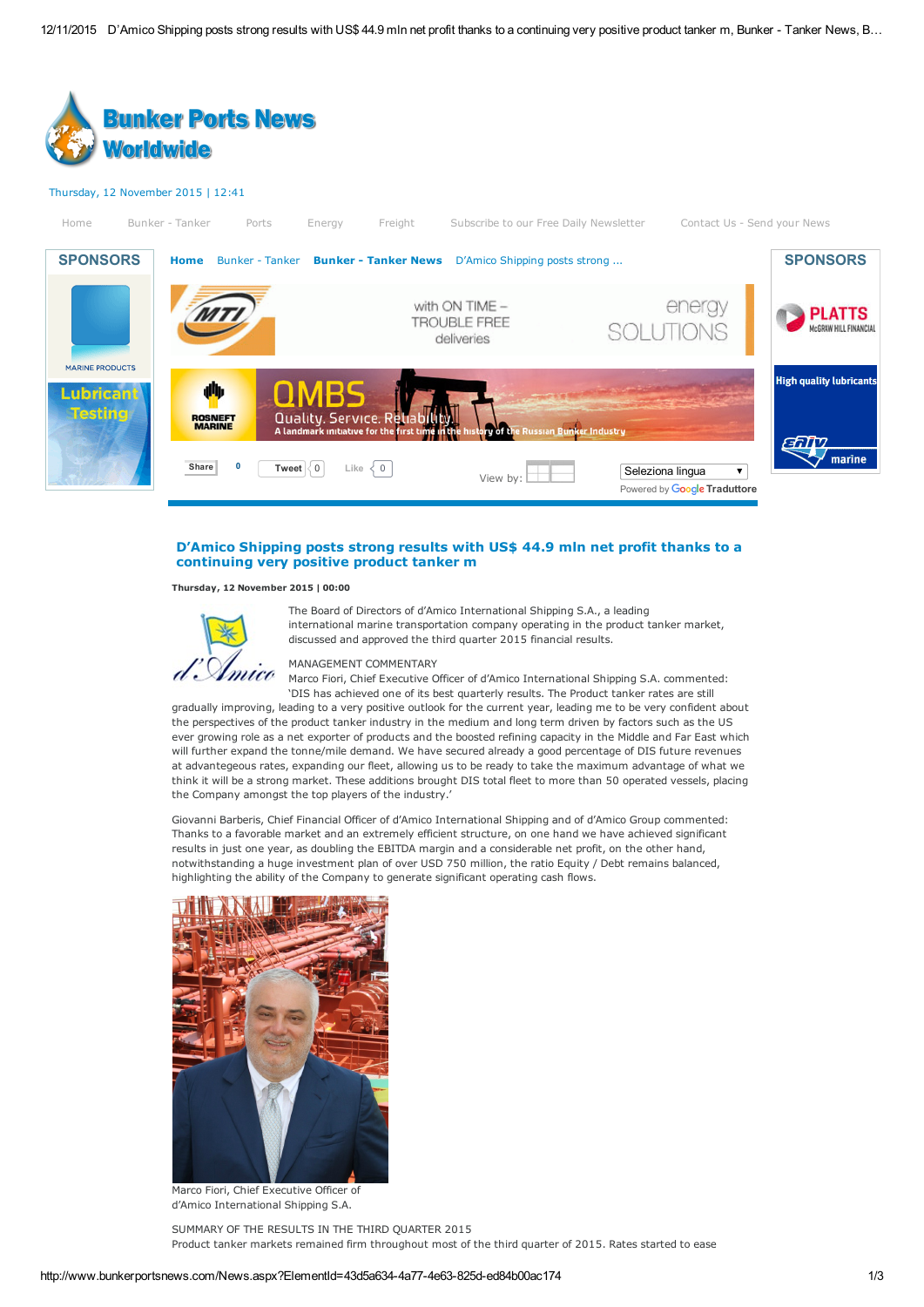#### 12/11/2015 D'Amico Shipping posts strong results with US\$ 44.9 mln net profit thanks to a continuing very positive product tanker m, Bunker - Tanker News, B...

towards the end of September as demand slowed and stocks built. Globally, gasoline has dominated recent growth, accounting for just shy of 50% of extra barrels delivered in Q3 2015. Refinery maintenance peaked at the end of September with over 9 million b/d crude distillation capacity offline equivalent to 10% of global capacity Worldwide. This will drop to 4 million b/d in November and 2 million b/d in December. The perceived rate assessment for a one year Charter (which is the best indicator of spot market future expectations) for an MR Product tanker has now moved in line with the spot market. In Q1 2015 the one year rate for an MR remained flat at US\$ 15,250 per day and rose throughout Q2/Q3 to reach US\$ 18,500/US\$ 19,000 per day going in Q4.

This very favourable market scenario, which gained further momentum in the third quarter of 2015, allowed DIS to generate a Net Profit of US\$ 14.7 million in Q3 2015 and of US\$ 44.8 million in 9 months 2015. This result compares with US\$ 0.28 million Net Profit posted in the same quarter last year and US\$ 5.2 million Net Loss posted in 9 months 2014 (which included also US\$ 6.5 million 'Profit on disposal of vessels').

In Q3 2015 DIS achieved its best TCE result of the year so far, generating a Daily Average Spot Rate of US\$ 21,219 vs. US\$ 13,867 in Q3 2014. Whilst in 9 months 2015 DIS Daily Average Spot Rate was of US\$ 19,739, a level which is US\$ 6,605/day higher than the same period last year (9 months 2014: US\$ 13,133). At the same time, 45.1% of DIS total employment days in 9 months 2015, were covered through 'time charter' contracts at an average daily rate of US\$ 15,129. Therefore DIS total Daily Average Rate (which includes both the spot and the time charter activity) was US\$ 17,660 in the first nine months of the current year compared with US\$ 13,976 realized in the same period of 2014.

Mainly thanks to the very positive TCE performance realized in the period, DIS achieved an EBITDA of US\$ 29.7 million in Q3 2015 and US\$ 74.8 million in 9 months 2015 compared with US\$ 5.9 million and US\$ 13.7 million posted respectively in Q3 and in 9 months of the previous year1. Therefore, Q3 2015 EBITDA was US\$ 3.5 million higher than the total Recurring EBITDA generated in the whole of 20141. This equates to a robust EBITDA margin of 35.0% in Q3 2015 (Q3 2014: 11.3%) and 30.8% in 9 months 2015 (9 months 2014: 9.3%).

In the first nine months of the year, DIS had US\$ 79.7 million 'capital expenditures' (US\$ 8.8 million in Q3 2015), mainly in relation to its newbuilding plan. In Q3, DIS has further expanded its investment plan through the order of 2 additional 'Eco design' LR1 (Long Range – 75,000 dwt) product tankers, expected to be delivered by Hyundai Mipo Dockyard Co. Ltd. (South Korea) between Q2 and Q3 2018, for a total consideration of about US\$ 44.0 million each. As of today, DIS has ordered a total of 22 'Eco design' product tankers2 (10 MR, 6 Handysize and 6 LR1 vessels), of which 82 vessels have been already delivered as at the end of September 2015. This corresponds to an overall investment plan of approximately US\$ 755.0 million and reaffirms the Company's strategy to modernize its fleet through newbuildings with eco-innovative design. Further, DIS has already fixed 13 of its newbuilding vessels on long-term Time Charter contracts with three Oilmajors and a leading refining company, all at profitable levels.

## Full [Report](http://www.hellenicshippingnews.com/wp-content/uploads/2015/11/DIS_9M_2015_PR_Results.pdf)

Source: d'Amico International Shipping

[Previous](http://www.bunkerportsnews.com/News.aspx?ElementId=b803172a-a194-485c-a8b9-04a9128d8315) article [Back](http://www.bunkerportsnews.com/News.aspx?ElementId=4b7a1bb5-bed1-40b8-81ad-3a41a7e4f2d2) to list Next [article](http://www.bunkerportsnews.com/News.aspx?ElementId=540d7c11-9324-44b3-928d-bda7fc6e3af0)

# Newer news items:

12/11/2015 10:00 - Arctic shipping prospects get boost from Chinese shipper, Korea-Iceland partnership 12/11/2015 10:00 Shipping giant ACL to 'christen' first of its new G4 fleet in [Liverpool](http://www.bunkerportsnews.com/News.aspx?ElementId=c19c207b-98f8-49cc-ba05-715e91d681bd) 12/11/2015 00:00 Black sea MOU is launching a new [inspection](http://www.bunkerportsnews.com/News.aspx?ElementId=87406fe1-1b18-41e6-8475-a23e22fecaad) regime from January 1st 2016 12/11/2015 00:00 - Iran to face bumpy re-entry into global oil tanker market [12/11/2015](http://www.bunkerportsnews.com/News.aspx?ElementId=b803172a-a194-485c-a8b9-04a9128d8315) 00:00 - TORM sees strong third quarter, as product tanker freight rates climb to highest levels since 2008

### Older news items:

12/11/2015 00:00 - Concordia Maritime Nine-Month Results: Low season turned into high season 12/11/2015 00:00 - DSME Completes Impact Test for World's First Ice-breaking LNG Tanker 12/11/2015 00:00 Nordic [American](http://www.bunkerportsnews.com/News.aspx?ElementId=348a1dfe-b035-4cbe-902e-c38344a5da78) Tankers' 3Q2015 Report: Cash dividend declared for the 73rd time 12/11/2015 00:00 - [Thenamaris](http://www.bunkerportsnews.com/News.aspx?ElementId=3cd2c3f5-21a8-4ef7-bf63-7e3e06a17f31) Launches Safety Starts with ME Program 11/11/2015 20:00 - Navigator Holdings Ltd. Enters into Long Term Charter for Midsize [Newbuilding](http://www.bunkerportsnews.com/News.aspx?ElementId=0b0f033a-3b4e-4285-8fc6-1199d797634c)

### **Comments**

|          | There are no comments available.                               |
|----------|----------------------------------------------------------------|
| Name:    |                                                                |
| Email:   |                                                                |
|          |                                                                |
| Comment: |                                                                |
|          |                                                                |
|          | In order to send the form you have to type the displayed code. |